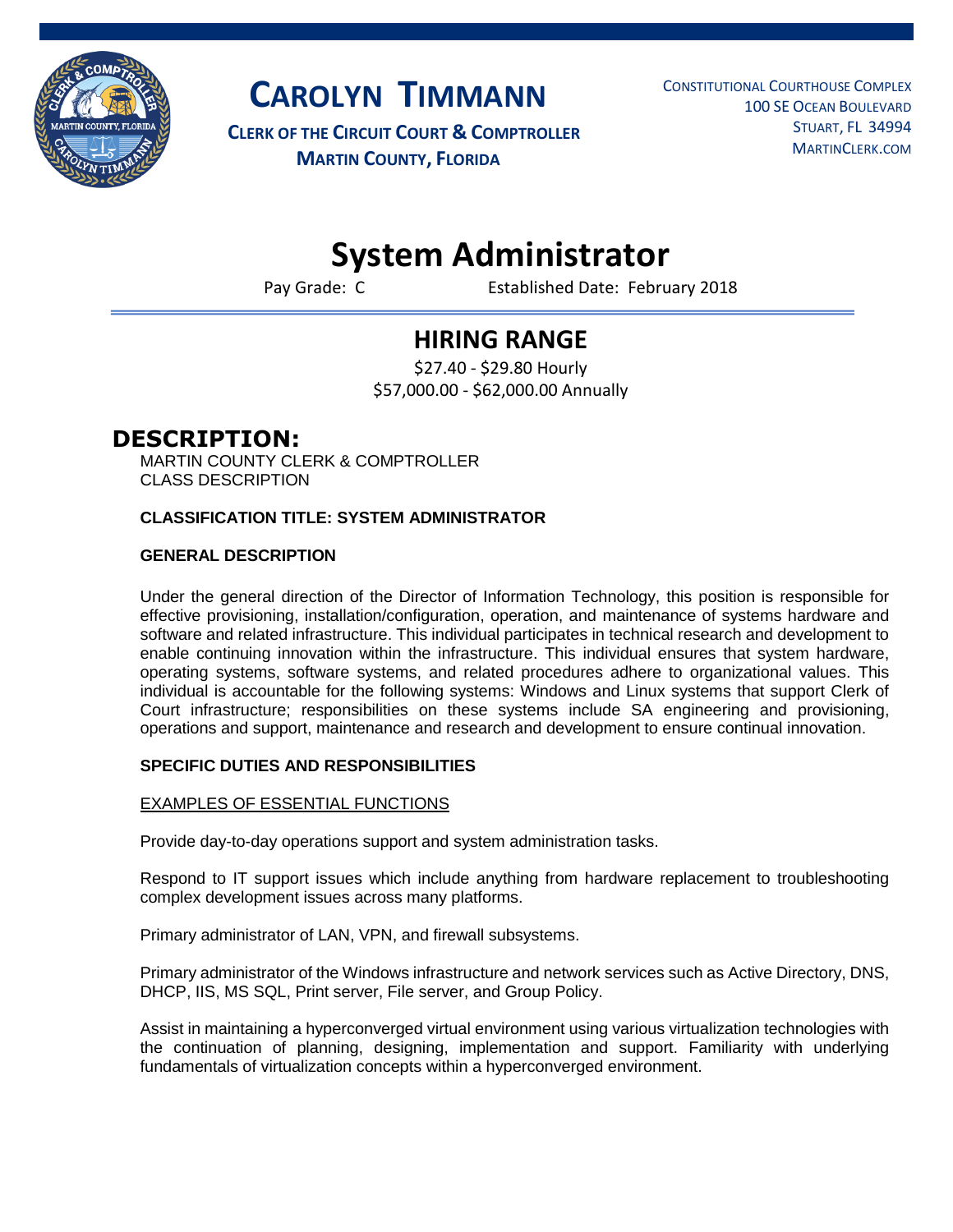System Administrator Page 2

> Assist in developing, implementing, testing and maintaining server level disaster recovery and business continuity plans.

> Proactive monitoring of all servers, applications and services using a combination of tools to ensure high availability.

Provide user support for all user-based systems; providing assistance to the other IT staff members.

Assist in the management of enterprise endpoint protection systems.

Evaluate proposed business solutions, conduct research and provide potential solutions.

Gather information for evaluating system performance, about real-time problem notification, diagnosis and solutions.

Re-engineer and expand existing systems along with replacing inadequate systems.

Initiates some new responsibilities and helps to plan for the future.

Evaluate and/or recommend purchases.

Continue documentation of policies and procedures of IT related functions.

Provide emergency on call 24 hours / 7 days a week support (on rotating basis).

Work directly with Clerk staff and our judicial partners to ensure that their daily computer experience is seamless, smooth, and productive.

Work with vendors and product support as required for assistance.

Additional duties as assigned.

#### **MINIMUM TRAINING AND EXPERIENCE**

Associates' Degree (AS) or technical institute degree/certificate in Information Systems; or a combination of IT work experience and field related certifications.

Must have a minimum of 3 years of network/system administration experience.

TCP/IP Networks

Experience in Windows system administration and underlying sub-systems and services.

Experience in networking administration.

Experience with VMware 6.0 or above

Must have a strong work ethic and be self-motivated.

Must be able to think "outside-of-the-box" and arrive at solutions to problems.

Must have strong customer service skills and the ability to comfortably work with and assist others.